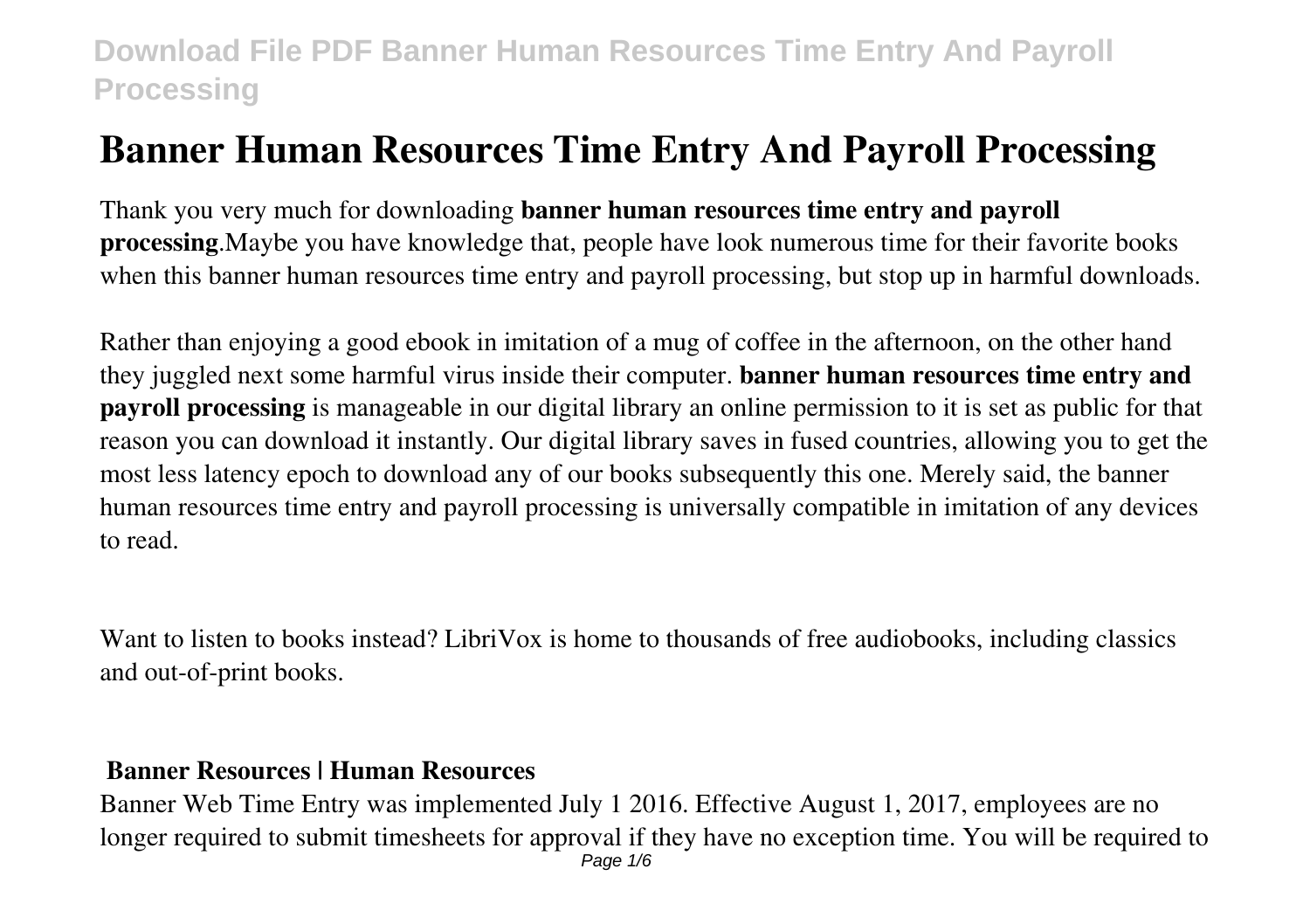submit a time sheet for approval by the deadline if you have exception time such as sick leave, vacation leave, Overtime, Comp Time, etc.

#### **Banner Human Resources Managing Time Entry Training Workbook**

The Human Resources Front End (HRFE) is an interface to Banner that is used by HR, Payroll, and. Benefits for viewing employee information and processing HR transactions. Different levels of security are needed to access the system, view employee information, or process. transactions in the HR Front End.

### **Banner Human Resources / Time Entry Handbook / 8**

The Banner Web Time Entry process is provided to allow employee's to enter their time on the web. The Human Resources office is responsible for setting up the rules for entering time through the web and then monitoring that function. Flow diagram This diagram highlights the processes used by employees to record their time over the web

### **Welcome to the Human Resource Center - Denver**

•Web Time Entry •Leave Reporting ... •Conduct assessment of clients' Banner® Human Resources/Payroll system and business practices. ... Vi Rapuano Human Resources Information System ...

## **Banner Employee Self-Service - Smith College**

Find Banner Health jobs in Westminster, CO. Search for full time or part time employment opportunities Page 2/6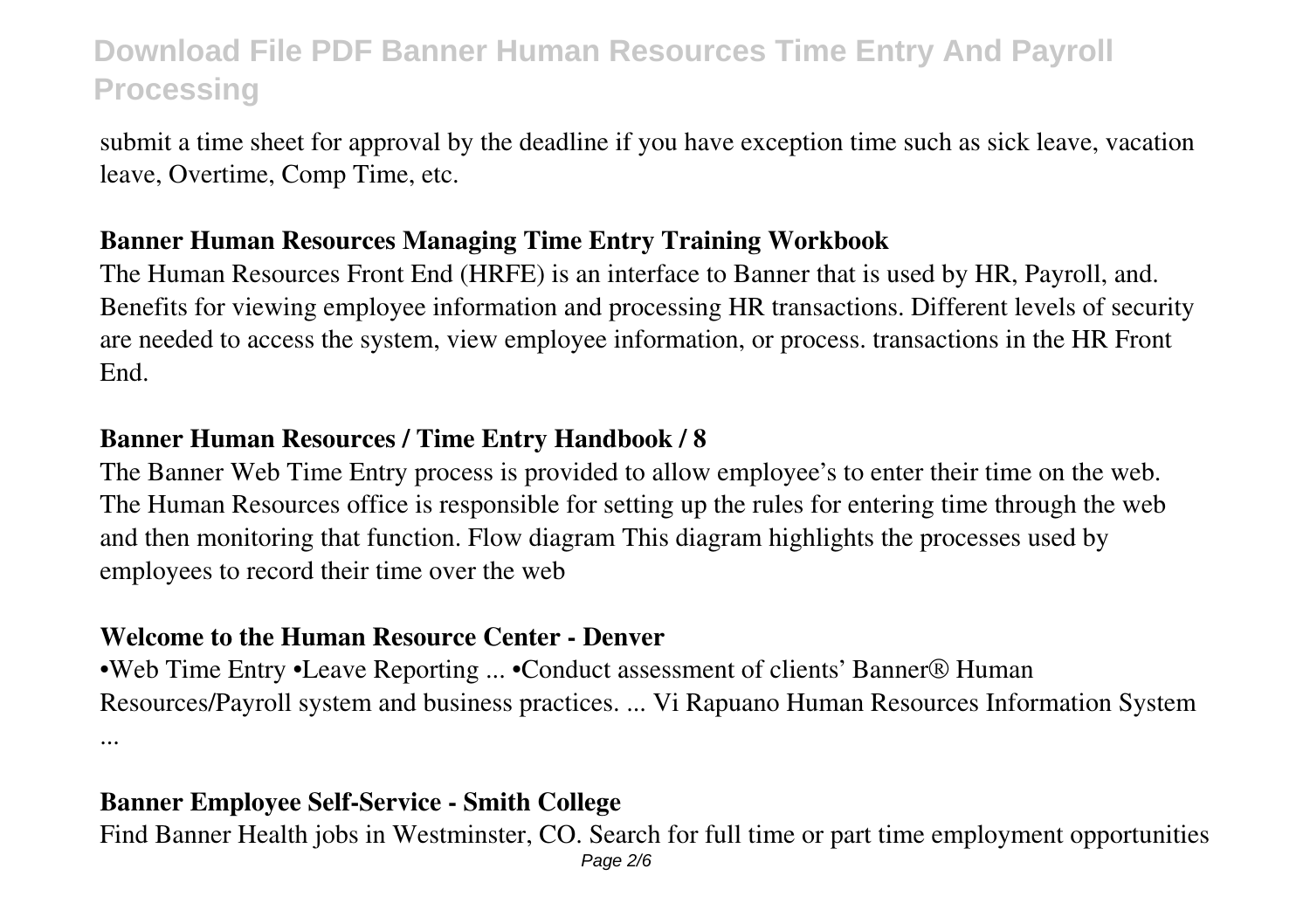on Jobs2Careers.

### **Banner Human Resources/Position Control Release Guide**

Welcome to the Human Resource Center. These pages provide information on the services offered by the Office of Human Resources for the City and County of Denver's employees. If you have trouble finding what you're looking for, please contact us ...

## **BANNER HUMAN RESOURCES/POSITION CONTROL USER GUIDE**

Form Name Human Resources/Payroll Web Time Entry User's Guide Banner HR Web Time Entry Guide 5 12/13/2010 5. The EagleNET login page displays. 6. Enter your EWU user ID in the Username field. Your user ID is the last eight digits of your EWU ID (for example; 00123456). 7.

### **Banner Human Resources Time Entry**

In addition to supporting electronic approvals of time entry, Banner Human Resources processes time entered on the On-line Time Entry Form (PHAHOUR) or via a third-party interface using the Mass Time Entry Form (PHAMTIM) and the Mass Time Entry Process (PHPMTIM).

## **Human Resources Manager Jobs, Employment in Denver, CO ...**

Start your health care career or continue your professional experience to make a real difference in the industry. Find your future with Banner Health today.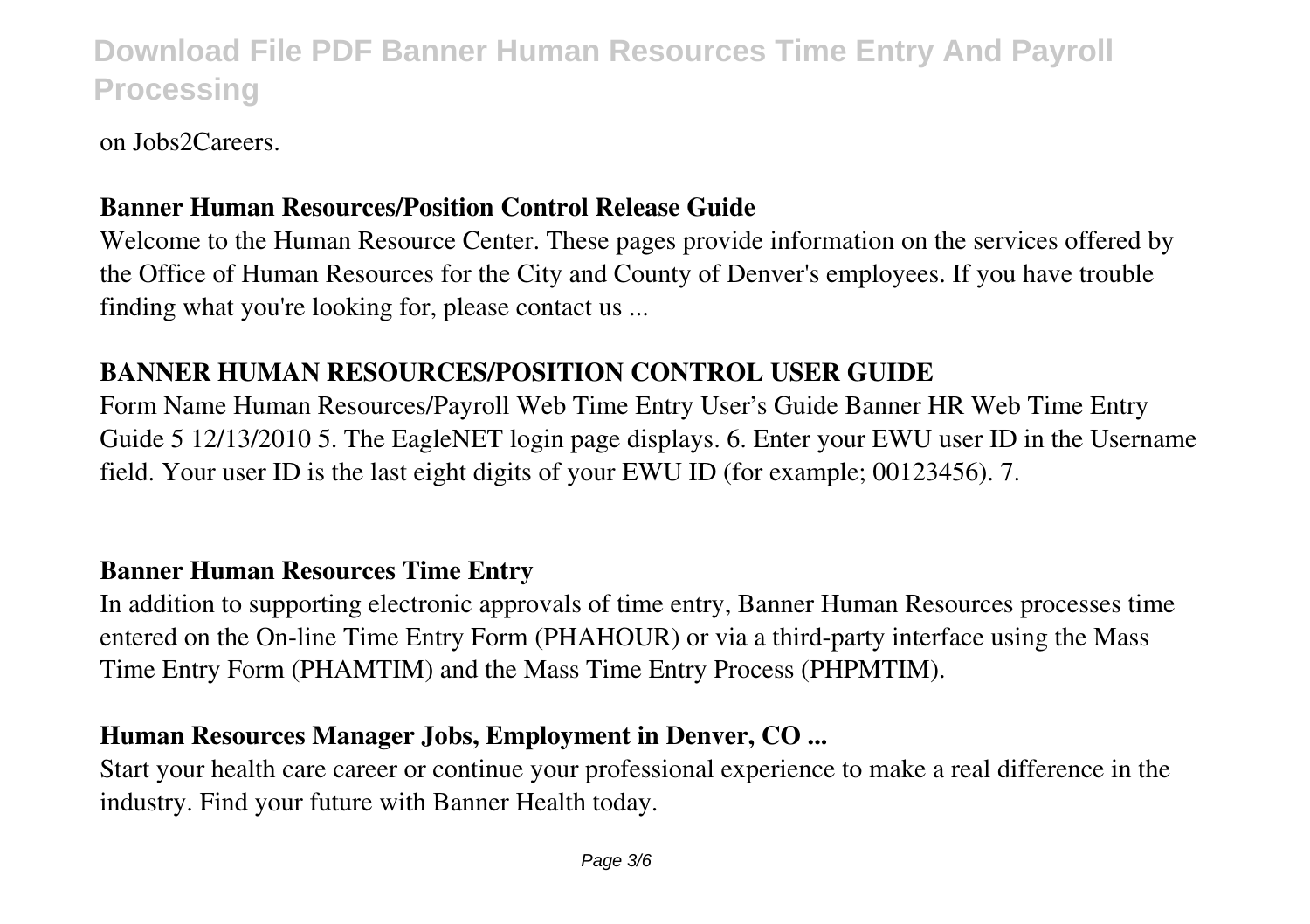## **BANNER WEB TIME ENTRY POLICY & PROCEDURES**

The Banner Web Time Entry process allows employees to enter their time on the Web. The Human Resources Office is responsible for setting up the rules for entering time through the

#### **Health Care Careers - Banner Health**

The average salary for a Human Resources (HR) Professional is \$56,997. Visit PayScale to research human resources (hr) professional salaries by city, experience, skill, employer and more.

#### **Web Time Entry for Employees - Southern University System**

14 Banner Human Resources/Position Control 8.7 March 2012 Release Guide Time Entry Approver Cutoff Date and Time - Functional. and on the Banner Employee Self-Service Collection pages, either in twenty four hour format or in twelve hour format with AM or PM.

#### **Banner Human Resources 302 Web Time Entry - EWU**

iv Banner Human Resources/Position Control 8.6 October 2011 User Guide Contents Identify a New Person or Entity in Banner.3-4 Update Bio/Demo Information for an Identified Person or Entity.3-6 Track and Maintain Certification Information.

### **Banner Human Resources Web Time Entry Training Workbook**

Frequently Asked Questions - Banner Web Time Entry (docx) Payroll Schedules. Payroll Schedules & Guides. Training and Development. Banner Web Time Entry Online Training - Go to talent.okstate.edu; using the Search feature, search for Banner Web Time Entry.. Click on Request.. HR Banner Salary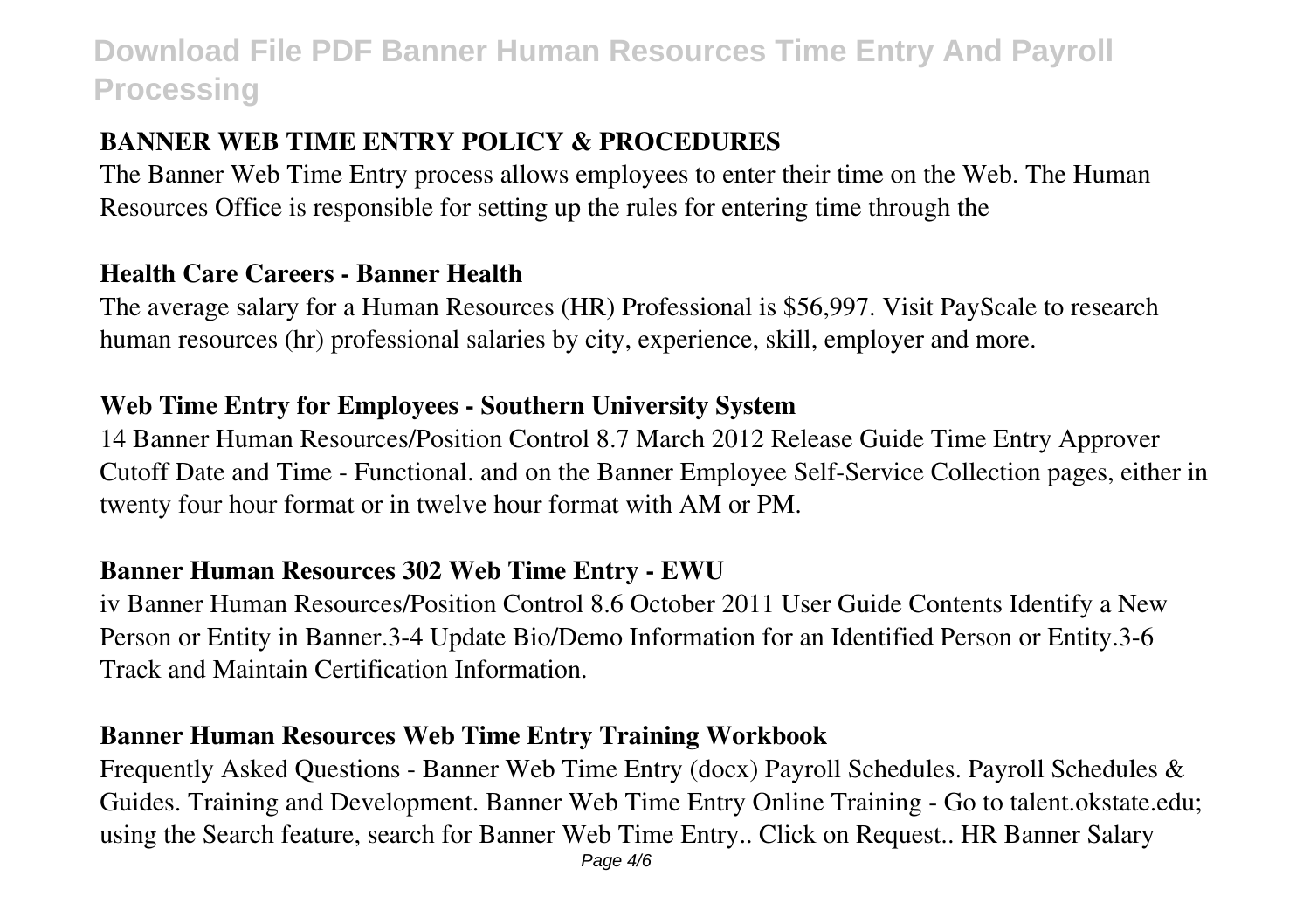#### Planner

## **Guide to Banner and Other Human Resources and Payroll Forms**

Web Time Entry Users Guide Banner HR Web Time Entry Guide 7 2/25/2013 6. An Hours field displays that allows time to be entered. Hours can be entered in no smaller than 15 minute increments. For example; enter 7.5 for 7 hours and 30 minutes, 8.25 for 8 hours and 15 minutes. 7.

## **Banner Health Jobs in Westminster, CO | Jobs2Careers**

Human Resources to assist employees with Entering Time via the Web in Banner Employee Self-Service. Banner Web is the university's self-service system in which employees can view benefits and deductions, pay information, tax forms, current and past jobs held, leave balances and history. The information contained within

### **Ellucian Banner Human Resources | Ellucian**

Refer to Chapter 2, "Self-Service Time Entry", in the Banner Human Resources Time Entry With Approvals Handbook for a complete discussion of the Time Sheet and Request Time Off options. Leave Report Employee Self-Service and Human Resources also enable employees to submit their leave reports directly from the Web to Human Resources.

### **Vi Rapuano - Senior Human Resources/Payroll Consultant ...**

205 Human Resources Manager jobs available in Denver, CO on Indeed.com. Apply to Human Resources Manager, Human Resources Business Partner, Compensation Specialist and more! ... The